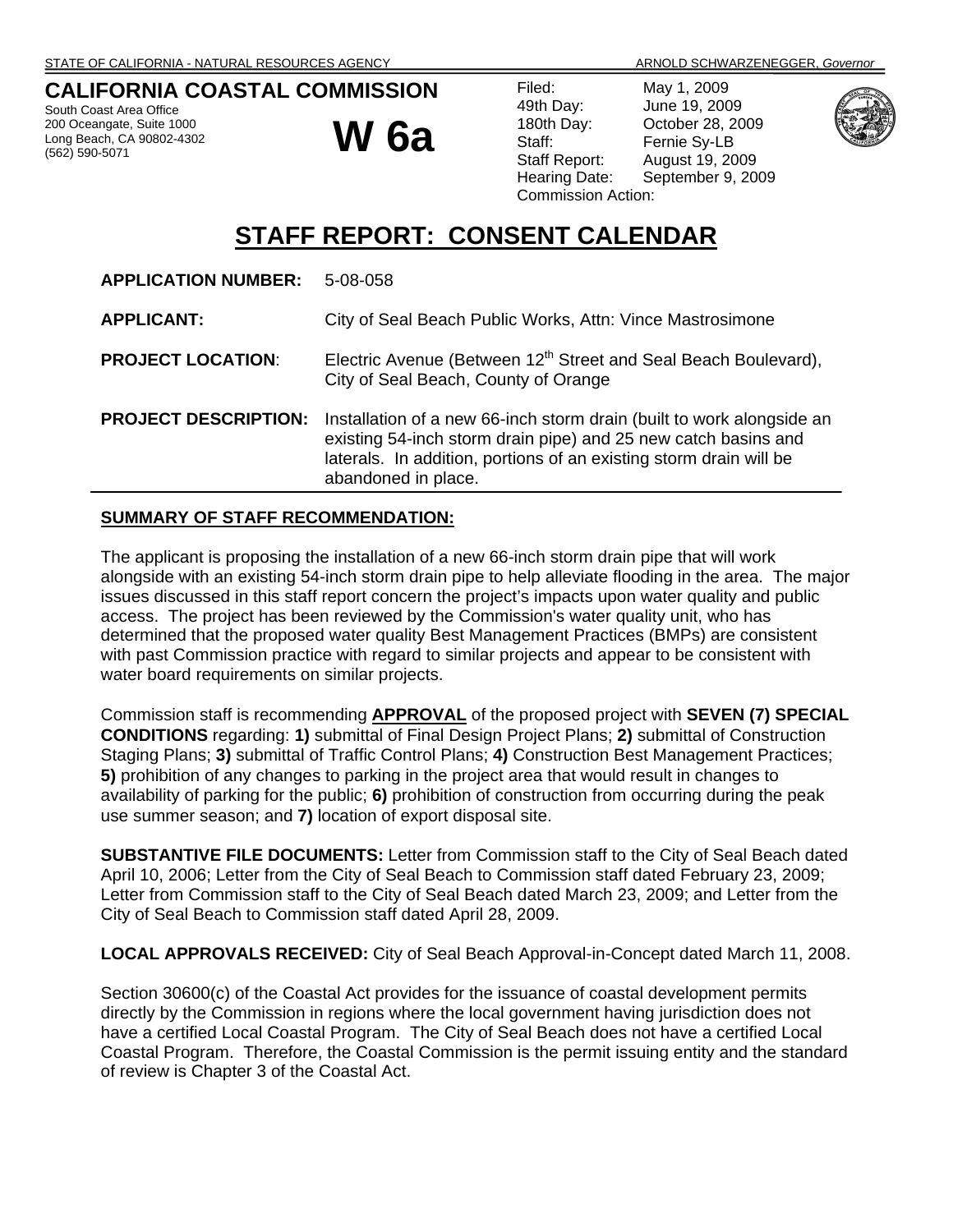#### 5-08-058 (City of Seal Beach) Staff Report – Consent Calendar Page 2 of 9

#### **LIST OF EXHIBITS**

- 1. Location Map
- 2. Site Plan

## **STAFF RECOMMENDATION:**

Staff recommends that the Commission **APPROVE** the permit application with special conditions.

#### **MOTION:**

*I move that the Commission approve the coastal development permit applications included on the consent calendar in accordance with the staff recommendations.*

Staff recommends a **YES** vote. Passage of this motion will result in approval of all the permits included on the consent calendar. The motion passes only by affirmative vote of a majority of the Commissioners present.

#### **RESOLUTION:**

# **I. APPROVAL WITH CONDITIONS**

The Commission hereby **APPROVES** a coastal development permit for the proposed development and adopts the findings set forth below on grounds that the development as conditioned will be in conformity with the policies of Chapter 3 of the Coastal Act and will not prejudice the ability of the local government having jurisdiction over the area to prepare a Local Coastal Program conforming to the provisions of Chapter 3. Approval of the permit complies with the California Environmental Quality Act because either 1) feasible mitigation measures and/or alternatives have been incorporated to substantially lessen any significant adverse effects of the development on the environment, or 2) there are no further feasible mitigation measures or alternatives that would substantially lessen any significant adverse impacts of the development on the environment.

# **II. STANDARD CONDITIONS**

- 1. Notice of Receipt and Acknowledgment. The permit is not valid and development shall not commence until a copy of the permit, signed by the permittee or authorized agent, acknowledging receipt of the permit and acceptance of the terms and conditions, is returned to the Commission office.
- 2. Expiration. If development has not commenced, the permit will expire two years from the date this permit is reported to the Commission. Development shall be pursued in a diligent manner and completed in a reasonable period of time. Application for extension of the permit must be made prior to the expiration date.
- 3. Interpretation. Any questions of intent or interpretation of any condition will be resolved by the Executive Director or the Commission.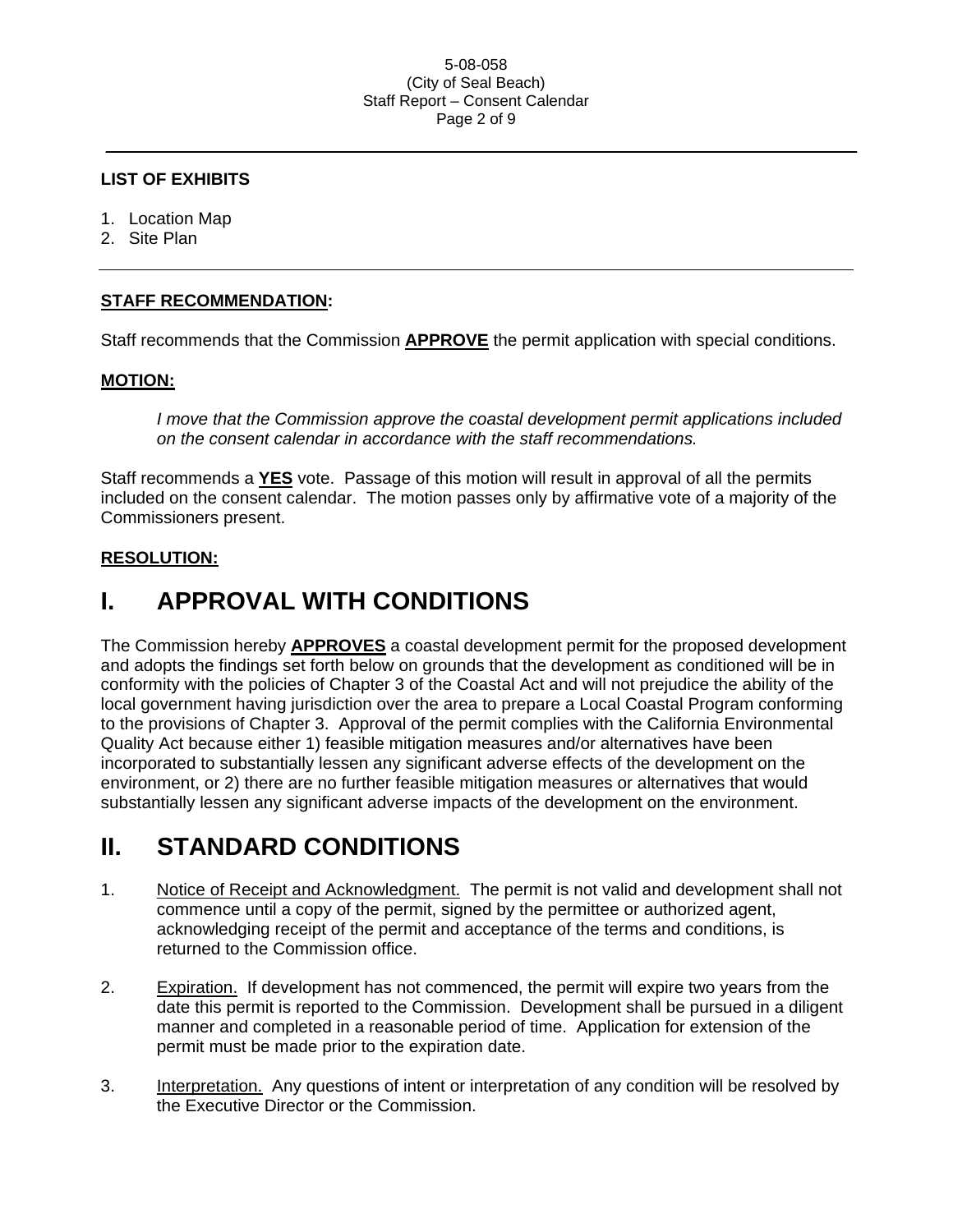#### 5-08-058 (City of Seal Beach) Staff Report – Consent Calendar Page 3 of 9

- 4. Assignment. The permit may be assigned to any qualified person, provided assignee files with the Commission an affidavit accepting all terms and conditions of the permit.
- 5. Terms and Conditions Run with the Land. These terms and conditions shall be perpetual, and it is the intention of the Commission and the permittee to bind all future owners and possessors of the subject property to the terms and conditions.

# **III. SPECIAL CONDITIONS**

# **1. FINAL DESIGN PROJECT PLANS & NARRATIVE**

**A. PRIOR TO THE ISSUANCE OF THE COASTAL DEVELOPMENT PERMIT**, the

applicant shall submit, for the Executive Director's review and approval, two (2) full size sets of Final Design Project Plans that show the City's proposed Best Management Practices (i.e. catch basins with trash collection inserts). Please also submit a narrative describing the additional Best Management Practices measures the City has proposed (i.e. street sweeping, education, etc.). In addition, the submitted plans shall substantially conform to the preliminary plans submitted on February 25, 2009.

**B.** The permittee shall undertake development in accordance with the approved final plans. Any proposed changes to the approved final plans shall be reported to the Executive Director. No changes to the approved final plans shall occur without a Commission amendment to this coastal development permit unless the Executive Director determines that no amendment is legally required.

# **2. CONSTRUCTION STAGING PLAN**

- **A. PRIOR TO ISSUANCE OF THE COASTAL DEVELOPMENT PERMIT**, the permittee shall submit, for the Executive Director's review and approval, two (2) full size sets of Construction Staging Plans for the review and approval of the Executive Director which indicates that the construction staging area(s) and construction corridor(s) will minimize public access impacts to the nearby beach.
	- (1) The plan shall demonstrate that:
		- (a) Construction equipment, materials or activity shall not occur outside the staging area and construction corridor identified on the site plan required by this condition; and
		- (b) Construction equipment, materials, or activity shall not be placed in any location which would result in access impacts to the nearby beach.
	- (2) The plan shall include, at a minimum, the following components:
		- (a) A site plan that depicts: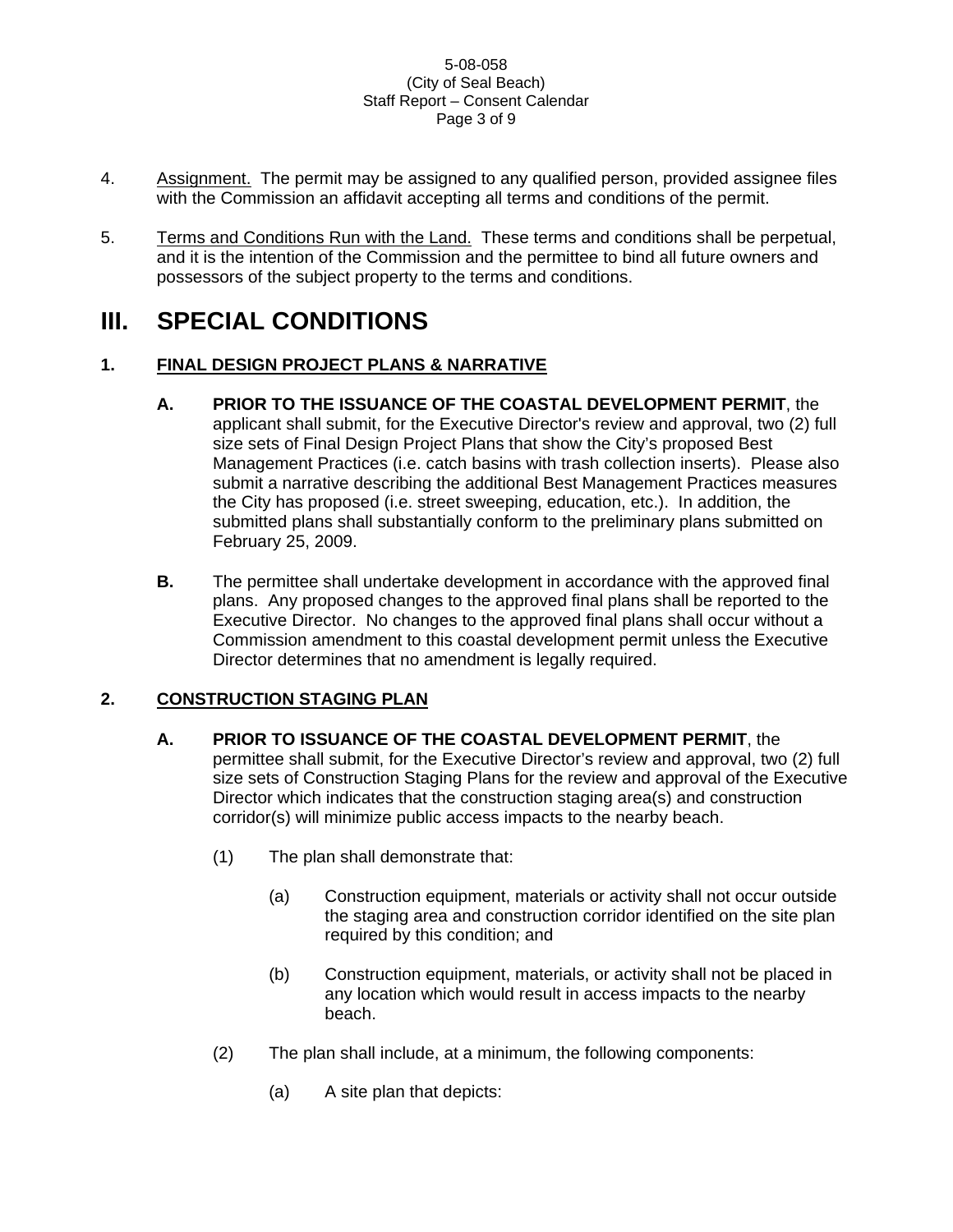#### 5-08-058 (City of Seal Beach) Staff Report – Consent Calendar Page 4 of 9

- 1. limits of the staging area(s);
- 2. construction corridor(s); and
- 3. construction site.
- (b) A narrative describing the construction staging plan.
- **B.** The permittee shall undertake development in accordance with the approved final plans. Any proposed changes to the approved final plans shall be reported to the Executive Director. No changes to the approved final plans shall occur without a Commission amendment to this coastal development permit unless the Executive Director determines that no amendment is legally required.

# **3. TRAFFIC CONTROL PLAN**

- **A. PRIOR TO ISSUANCE OF THE COASTAL DEVELOPMENT PERMIT**, the applicant shall submit, for the review and approval of the Executive Director, two (2) full size sets of Traffic Control Plans that demonstrate the following:
	- (1) Every effort shall be made to minimize the duration of sidewalk, bike and road lane closures so that impacts upon public access are minimized; and
	- (2) The sidewalk, bike and road lanes should be opened, even intermittently, whenever possible during construction; and
	- (3) A detour plan to re-route pedestrian and bicycle traffic shall be identified for those periods when the sidewalk and/or bicycle lane is closed within the project area.
- **B.** The permittee shall undertake development in accordance with the approved plan. Any proposed changes to the approved final plan shall be reported to the Executive Director. No changes to the approved final plans shall occur without a Commission amendment to this coastal development permit unless the Executive Director determines that no amendment is legally required.

## **4. CONSTRUCTION BEST MANAGEMENT PRACTICES**

- **A.** The permittee shall comply with the following construction-related requirements:
	- (1) No construction materials, debris, or waste shall be placed or stored where it may be subject to wave, wind, rain, or tidal erosion and dispersion;
	- (2) Any and all debris resulting from construction activities shall be removed from the project site within 24 hours of completion of the project;
	- (3) Construction debris and sediment shall be removed from construction areas each day that construction occurs to prevent the accumulation of sediment and other debris which may be discharged into coastal waters;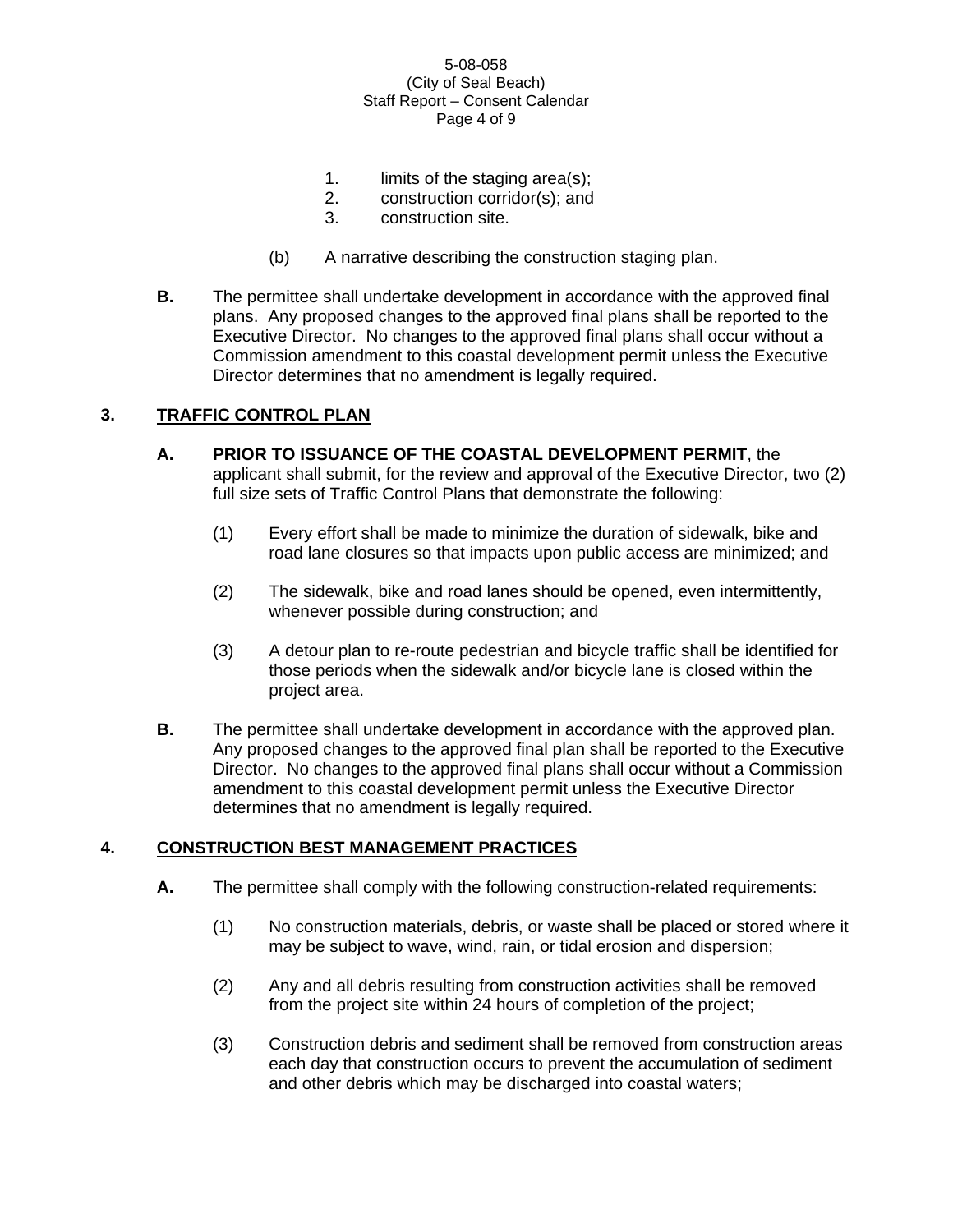#### 5-08-058 (City of Seal Beach) Staff Report – Consent Calendar Page 5 of 9

- (4) Erosion control/sedimentation Best Management Practices (BMP's) shall be used to control dust and sedimentation impacts to coastal waters during construction. BMPs shall include, but are not limited to: placement of sand bags around drainage inlets to prevent runoff/sediment transport into coastal waters; and
- (5) All construction materials, excluding lumber, shall be covered and enclosed on all sides, and as far away from a storm drain inlet and receiving waters as possible.
- **B.** Best Management Practices (BMPs) designed to prevent spillage and/or runoff of construction-related materials, sediment, or contaminants associated with construction activity shall be implemented prior to the on-set of such activity. Selected BMPs shall be maintained in a functional condition throughout the duration of the project. Such measures shall be used during construction:
	- (1) The applicant shall ensure the proper handling, storage, and application of petroleum products and other construction materials. These shall include a designated fueling and vehicle maintenance area with appropriate berms and protection to prevent any spillage of gasoline or related petroleum products or contact with runoff. It shall be located as far away from the receiving waters and storm drain inlets as possible;
	- (2) The applicant shall develop and implement spill prevention and control measures;
	- (3) The applicant shall maintain and wash equipment and machinery in confined areas specifically designed to control runoff. Thinners or solvents shall not be discharged into sanitary or storm sewer systems. Washout from concrete trucks shall be disposed of at a location not subject to runoff and more than 50-feet away from a stormdrain, open ditch or surface water; and
	- (4) The applicant shall provide adequate disposal facilities for solid waste, including excess concrete, produced during construction.

# **5. PARKING DURING CONSTRUCTION**

No reduction in the quantity of existing public parking spaces is allowed or authorized as a result of the proposed development. Temporary relocation of existing public parking spaces in the area to accommodate construction may be allowed provided that parking is restored to the pre-existing condition upon completion of the proposed work.

## **6. TIMING OF CONSTRUCTION**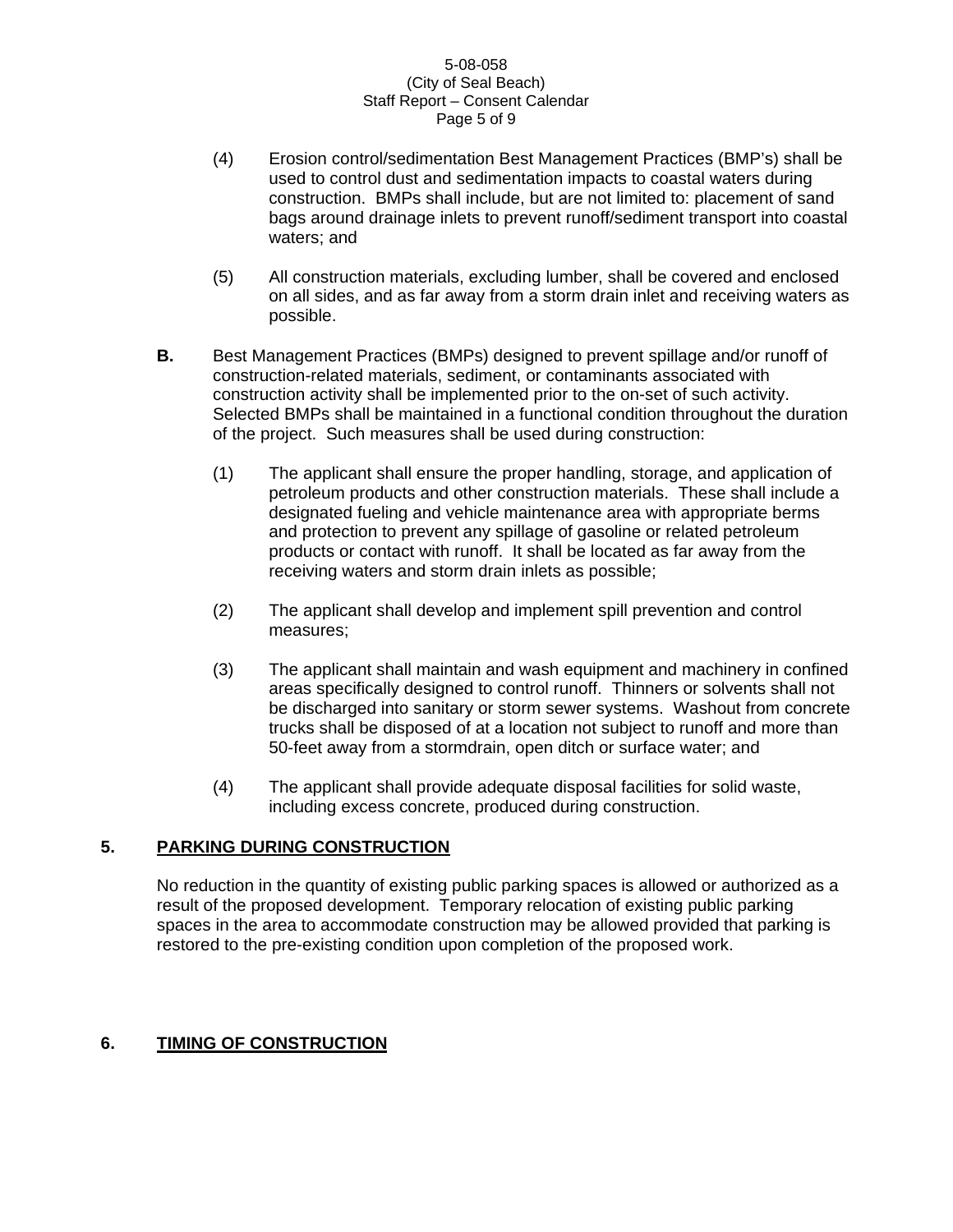#### 5-08-058 (City of Seal Beach) Staff Report – Consent Calendar Page 6 of 9

No construction shall occur during the "peak use" beach season, defined as the period starting the day before the Memorial Day weekend and ending the day after the Labor Day weekend of any year.

## **7. LOCATION OF EXPORT DISPOSAL SITE**

The applicant shall dispose of all export at an appropriate location. If the disposal site is located within the coastal zone, a coastal development permit or an amendment to this permit shall be required before disposal can take place.

# **IV. FINDINGS AND DECLARATIONS**

The Commission hereby finds and declares:

## **A. PROJECT LOCATION AND DESCRIPTION**

The project site is located along Electric Avenue between  $12<sup>th</sup>$  Street (West end of the project site) and Seal Beach Boulevard (East end of the project site) in the City of Seal Beach (Exhibit #1). Electric Avenue is located adjacent to residential uses and a public park that is situated within a center island that runs down the middle of Electric Avenue. Westbound Electric Avenue (a oneway lane) is located North of the public park and Eastbound Electric Avenue (one-way lane) is located South of the public park. Further east of Seal Beach Boulevard is the Seal Beach Naval Base and Anaheim Bay.

The project consists of the installation of a new 66-inch storm drain that will be built to work alongside an existing 54-inch storm drain (Exhibit #2). The proposed new storm drain system will collect all runoff south of Pacific Coast Highway and east of  $12<sup>th</sup>$  Street. This new storm drain will connect with the existing 54-inch storm drain and then drain into an existing storm drain pump at the intersection of Seal Beach Boulevard, Ocean Avenue and Electric Avenue, which will then be pumped into Anaheim Bay, a listed 303d impaired water body.

The project also calls for 25 new catch basins and laterals to be installed between 12<sup>th</sup> Street and Seal Beach Boulevard (Exhibit #2). These new catch basins will serve as connections to the new 66-inch and existing 54-inch storm drains. The catch basins will be built with debris traps according to the City. Additionally, the City plans to install screens in the new catch basins during the non-rainy season to help eliminate trash and debris from entering the storm drains. Currently, regulations call for annual cleaning of catch basins by the Santa Ana Regional Water Quality Control Board, however, the City says it cleans its catch basins twice a year, double what is required. The City will continue to clean its existing catch basins and all its new catch basins on a twice a year schedule.

The new storm drain system being proposed will act in conjunction with the existing system already in the ground. The existing pipes are not adequate for the existing demands. The existing storm drain does not have the capacity to handle the design flows. In addition, localized flooding occurs regularly in this drainage area. Increased capacity to the existing storm drain system can help reduce flooding greatly. Therefore, while capacity is being increased, it is not serving additional development area. The overall amount of storm water discharged into Anaheim Bay will remain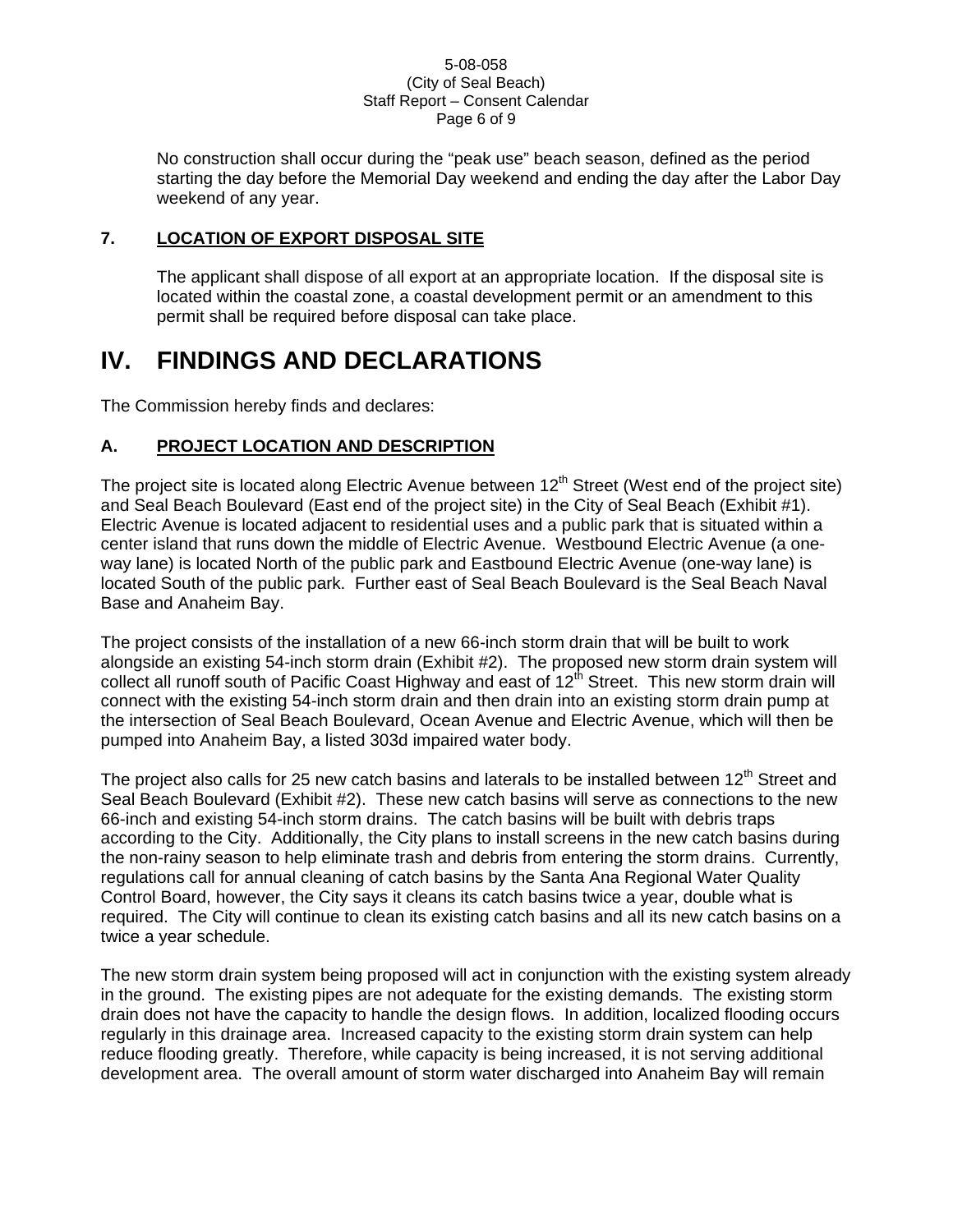#### 5-08-058 (City of Seal Beach) Staff Report – Consent Calendar Page 7 of 9

the same after implementation of the project. However, the project will facilitate faster conveyance so as to avoid flooding of the area.

Part of the proposed project also includes abandoning portions of the existing storm drain in place.

Grading for trenching and backfilling will take place consisting of approximately 5,900 cubic yards of cut, 4,670 cubic yards of fill and 1,230 cubic yards of export.

The anticipated length of project construction is 120 days.

#### Water Quality

As stated previously, the City plans to install debris traps and screens into the new catch basins to help eliminate trash and debris from entering the storm drains. The submitted project plans show the locations of the catch basins, but fails to provide any additional information regarding the traps and screens.

The new storm drain and existing storm drain will drain into Anaheim Bay, which is considered a 303d impaired water body. It is listed as an impaired water body for Dieldrin, Nickel, PCBs and Sediment Toxicity. While the proposed project will not generate any new runoff, but rather ameliorate an existing undersized problem leading to constant flooding of the area, it still is enhancing and increasing conveyance and discharge into an impaired water body. Therefore, the City should demonstrate that they are implementing/participating in appropriate source and/or treatment control measures designed to reduce the discharge of pollutants into coastal waters to the greatest extent feasible. To deal with this, the City has proposed catch basins with debris traps and screens and has stated that they will rely on their NPDES Program's Source Control approach (i.e. Integrated Pest Management Plan (IPM), street sweeping, inspections, construction and post-construction BMP requirements, public education, etc.) to protect water quality. The City believes that this fully functioning program will reduce the pollutants of concern. While the City has stated that this is how they will deal with impacts to the impaired water body, no further information or documents verifying this have been submitted. Therefore, Commission staff imposes **SPECIAL CONDITION NO.1**, which requires submittal of Final Project Plans that show the City's proposed Best Management Practices (i.e. catch basins with trash inserts) and submittal of a narrative describing the additional Best Management Practices measures the City has proposed (i.e. street sweeping, education, etc.).

Additionally, the Commission imposes **SPECIAL CONDITION NO. 4**, which requires adherence to Construction Best Management Practices.

#### Public Access

The proposed project may impact access to the nearby beach due to the proposed construction taking place within the public right of way (for approximately 120 days) (which will impede pedestrian and vehicle traffic and affect parking). In order to make sure that access to the beach is available during construction, a Traffic Control Plan is necessary. However, no such plan has been submitted. Therefore, the Commission imposes **SPECIAL CONDITION NO. 3**, which requires submittal of Traffic Control Plans. The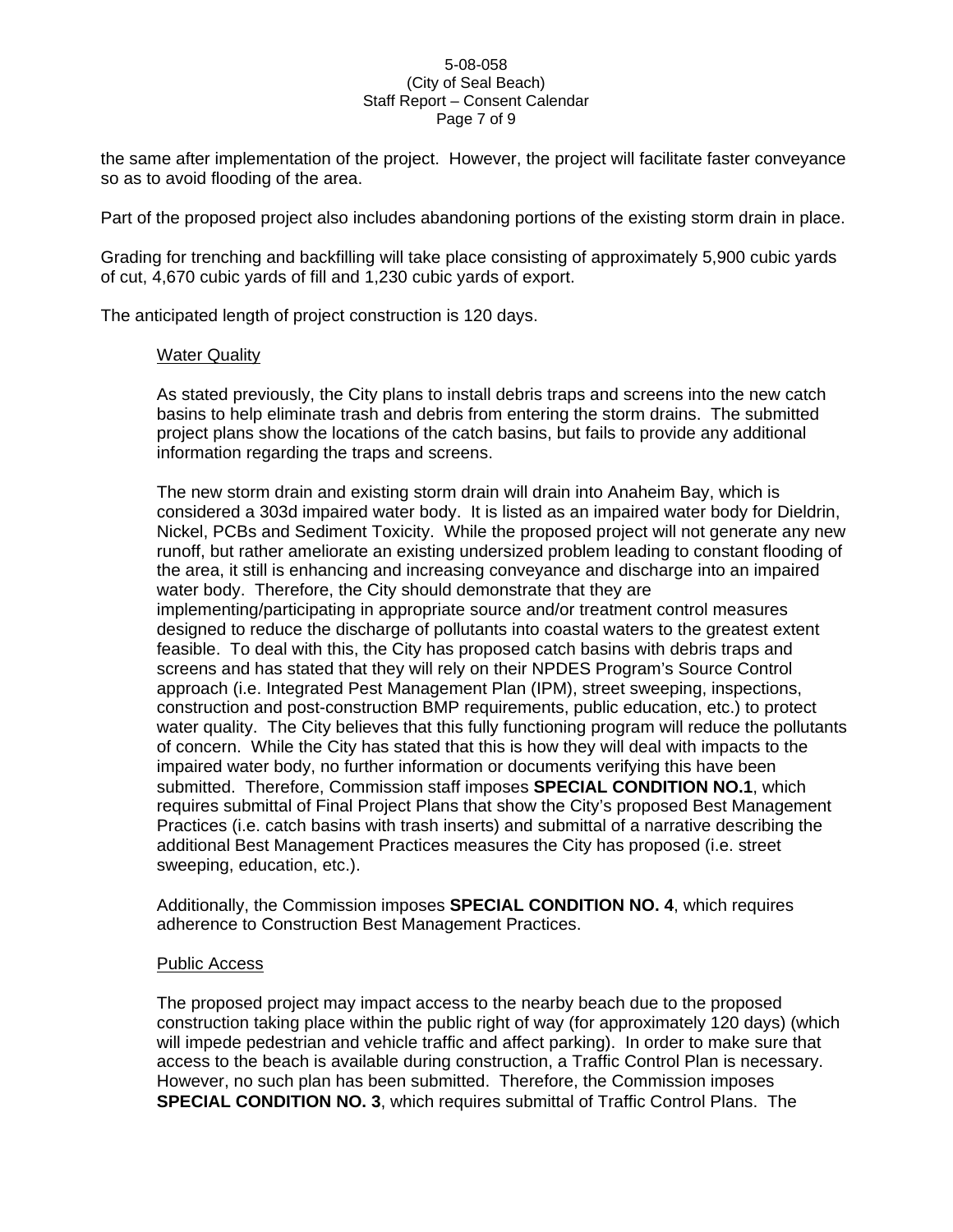#### 5-08-058 (City of Seal Beach) Staff Report – Consent Calendar Page 8 of 9

location of a construction staging area may also potentially impact public access to the beach. Thus, the Commission also imposes **SPECIAL CONDITION. 2,** which requires submittal of Construction Staging Plans. These plans shall indicate that the construction staging area(s) and construction corridor(s) will minimize public access impacts to the nearby beach.

The proposed project will temporarily impact public parking availability along Electric Avenue during construction since work will take place within the right-of-way where parking spaces are located. The City is proposing to temporarily relocate the parking spaces (to areas that are currently red-curbed) during construction activity and to restore the parking to pre-existing conditions upon completion of the work. In order to make sure that no other changes to parking availability in the area for the public to access the beach are imposed, the Commission imposes **SPECIAL CONDITION NO. 5**, which states that no parking changes that would result in the decreased availability of parking for the public is allowed in the project area.

Westbound Electric Avenue consists of one lane, as does eastbound Electric Avenue. Electric Avenue is a major street, along with Ocean Boulevard, that provides access to the nearby beach. Thus, construction would adversely impact access along Electric Avenue during construction. In order to ensure access to the beach is not hindered during the peak summer season, the Commission imposes **SPECIAL CONDITION NO. 6**, which states that no construction shall occur during the "peak use" beach season, defined as the period starting the day before the Memorial Day weekend and ending the day after the Labor Day weekend of any year.

## Export

The applicant states that there will be 1,230 cubic yards of export. However, the location of the export has not been identified. Thus, the Commission imposes **SPECIAL CONDITION NO. 7**, which states that the applicant shall dispose of all export at an appropriate location. If the disposal site is located within the coastal zone, a coastal development permit or an amendment to this permit shall be required before disposal can take place

## **B. WATER QUALITY**

The proposed work will be occurring in a location where there is a potential for a discharge of polluted runoff from the project site into coastal waters. The storage or placement of construction material, debris, or waste in a location where it could be carried into coastal waters would result in an adverse effect on the marine environment. To reduce the potential for construction and post-construction related impacts on water quality, the Commission imposes special conditions requiring, but not limited to, the appropriate storage and handling of construction equipment and materials to minimize the potential of pollutants to enter coastal waters and for the use of on-going best management practices following construction. As conditioned, the Commission finds that the development conforms with Sections 30230 and 30231 of the Coastal Act.

# **C. PUBLIC ACCESS**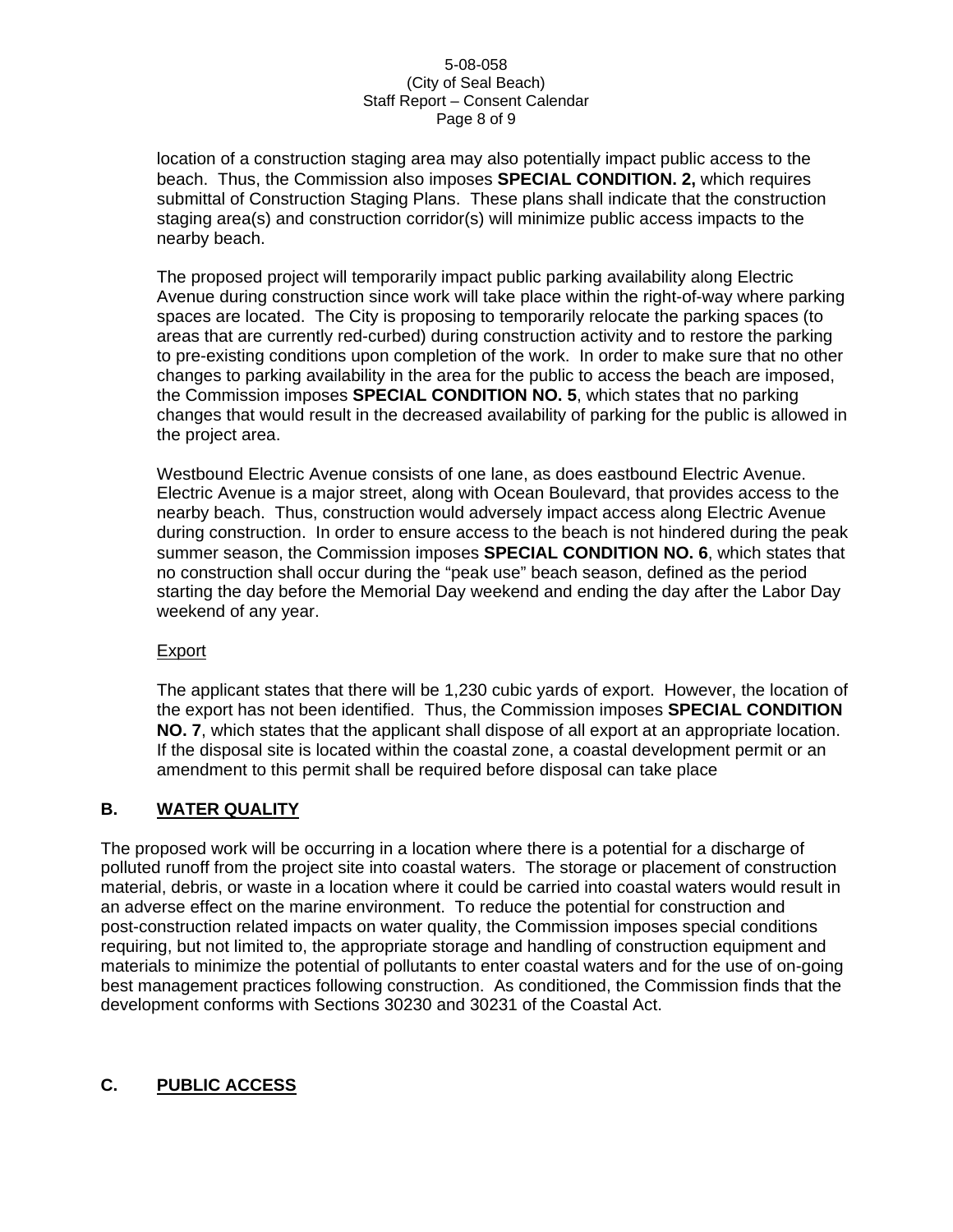#### 5-08-058 (City of Seal Beach) Staff Report – Consent Calendar Page 9 of 9

As conditioned, the proposed development will not have any new adverse impact on public access to the coast or to nearby recreational facilities. Thus, as conditioned, the proposed development conforms with Sections 30210 through 30214, Sections 30220 through 30224, and 30252 of the Coastal Act

# **D. LOCAL COASTAL PROGRAM (LCP)**

Section 30604 of the Coastal Act provides for the issuance of coastal development permits directly by the Commission in regions where the local government having jurisdiction does not have a certified local coastal program. The permit may only be issued if the Commission finds that the proposed development will not prejudice the ability of the local government to prepare a Local Coastal Program, which conforms with the Chapter 3 policies of the Coastal Act.

On July 28, 1983, the Commission denied the City of Seal Beach Land Use Plan (LUP) as submitted and certified it with suggested modifications. The City did not act on the suggested modifications within six months from the date of Commission action. Therefore, pursuant to Section 13537(b) of the California Code of Regulations, the Commission's certification of the land use plan with suggested modifications expired. The LUP has not been resubmitted for certification since that time. Thus, the Coastal Commission is the permit issuing entity and the standard of review is Chapter 3 of the Coastal Act.

The proposed development is consistent with the Chapter Three policies of the Coastal Act. Therefore, the Commission finds that the proposed development would not prejudice the ability of the City to prepare a certified coastal program consistent with the Chapter 3 policies of the Coastal Act.

# **E. CALIFORNIA ENVIRONMENTAL QUALITY ACT**

As conditioned, there are no feasible alternatives or feasible mitigation measures available which would substantially lessen any significant adverse effect, which the activity may have on the environment. Therefore, the Commission finds that the proposed project, as conditioned to mitigate the identified impacts, is the least environmentally damaging feasible alternative and can be found consistent with the requirements of the Coastal Act to conform to CEQA.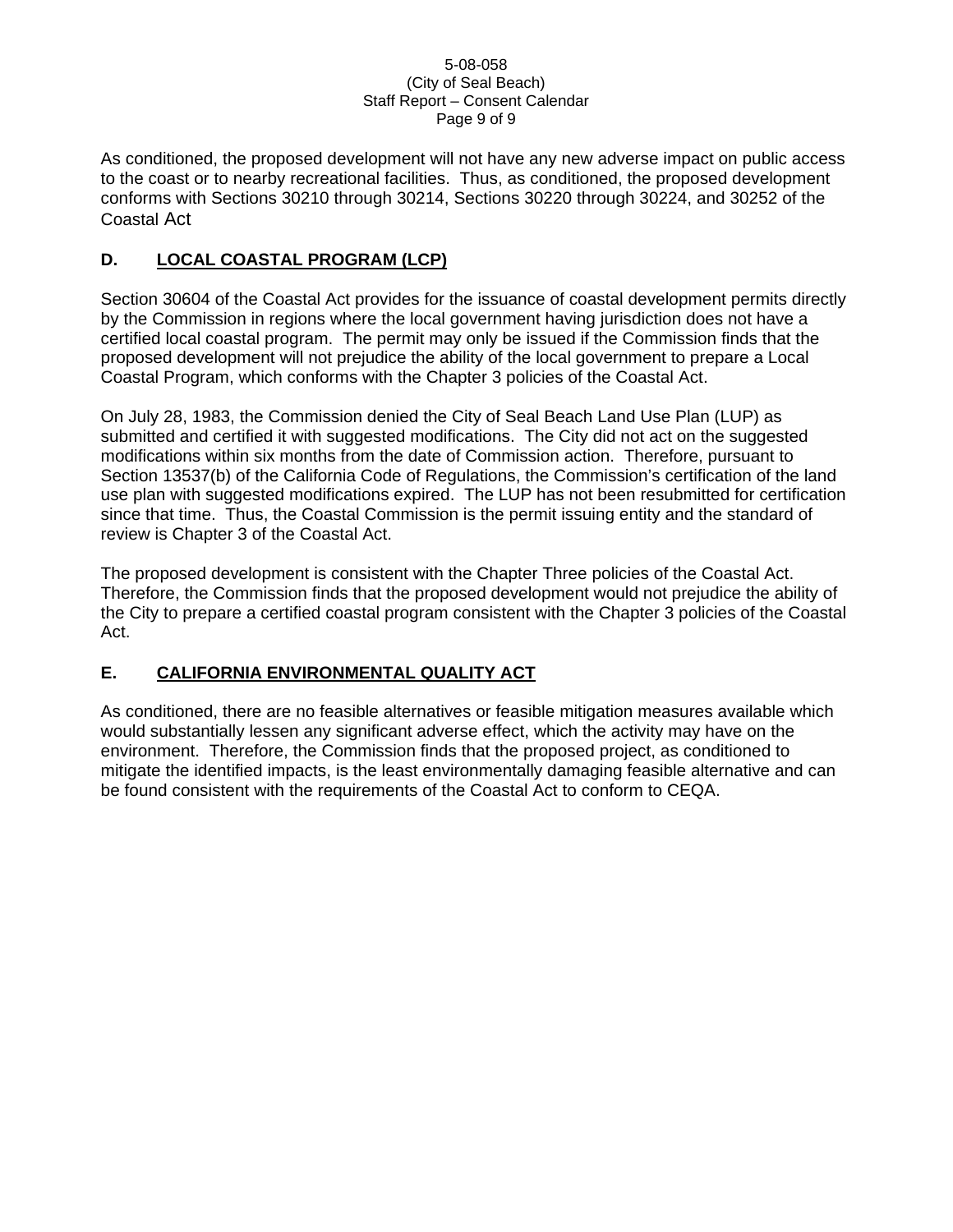